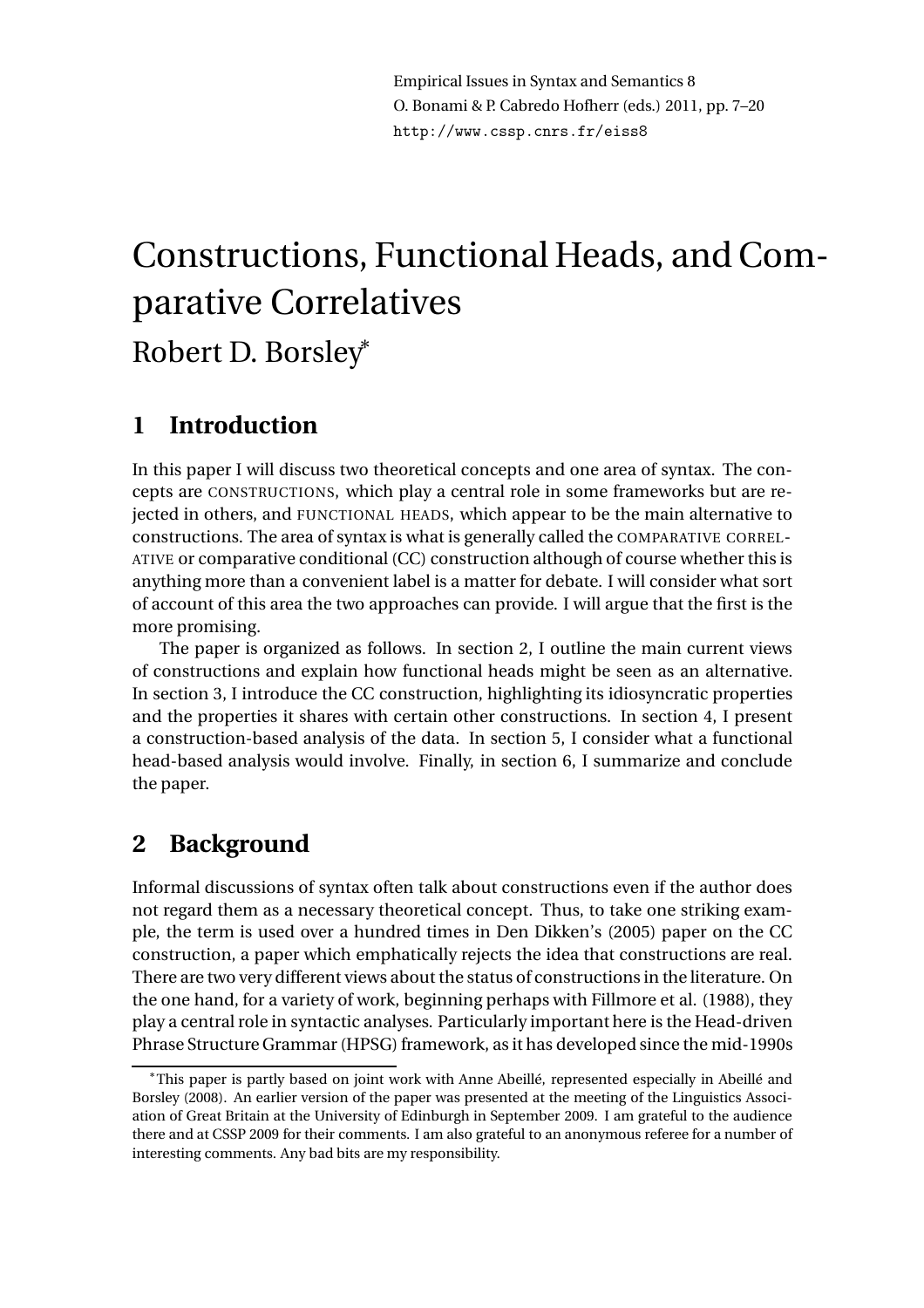(see especially Sag 1997, 2010, and Ginzburg and Sag 2000). In contrast, Chomsky has long claimed that constructions do not exist. For example, Chomsky (1995: 6) asserts that there are 'no grammatical constructions of the traditional sort within or across languages'. Thus, it may be convenient to speak of constructions, but on the Chomskyan view they are not required in a formal analysis.

The objection to constructions is not normally spelled out in any detail. However, the idea seems to be that they miss generalizations because constructions share properties with other constructions. In a brief discussion of the issue, Rizzi (2004: 328) suggests that there are 'more elementary computational elements'. This is undoubtedly right. It has been clear, for example, since Ross (1967) and especially Chomsky (1977), that the various unbounded dependency constructions share properties such as being subject to island constraints. However, the fact that there are families of constructions with shared properties is well understood in construction-based work, and as we will see below, it is not difficult to capture the similarities between constructions within a construction-based approach. Thus, the fact that constructions share properties with other constructions is no objection to such an approach.

Rizzi goes on to assert that constructions are 'mere conglomerates of such finer ingredients' (2004: 328). He seems to be suggesting that all the properties of any construction are shared with some other construction and hence that constructions do not have any distinctive properties. On the face of it, however, constructions often have such properties. Consider, for example, non-finite relative clauses. Unlike finite relative clauses, they only allow a PP filler. Thus, whereas both versions of (1) are fine, only the second version of (2) is grammatical:

| (1) | someone $\{$ | who I rely on $\left.\right\}$ on whom I rely          |
|-----|--------------|--------------------------------------------------------|
| (2) |              | someone $\begin{cases} *$ who to rely on $\end{cases}$ |

Such idiosyncrasies look like a problem for the view that there are no constructions.

Given idiosyncrasies like these, how might the position that there are no constructions be maintained? An uncharitable answer would be: by ignoring the data. It is certainly true that a lot of work which rejects constructions ignores a lot of data. Culicover and Jackendoff (2005: 535) note that 'much of the fine detail of traditional constructions has ceased to garner attention', and various people have said similar things. A more charitable answer would be: with phonologically empty functional heads. Instead of assuming structures like (3), one can assume structures like (4).

$$
\begin{array}{c}\n\text{(3)} \\
\text{NP} \\
\text{ZP}\n\end{array}
$$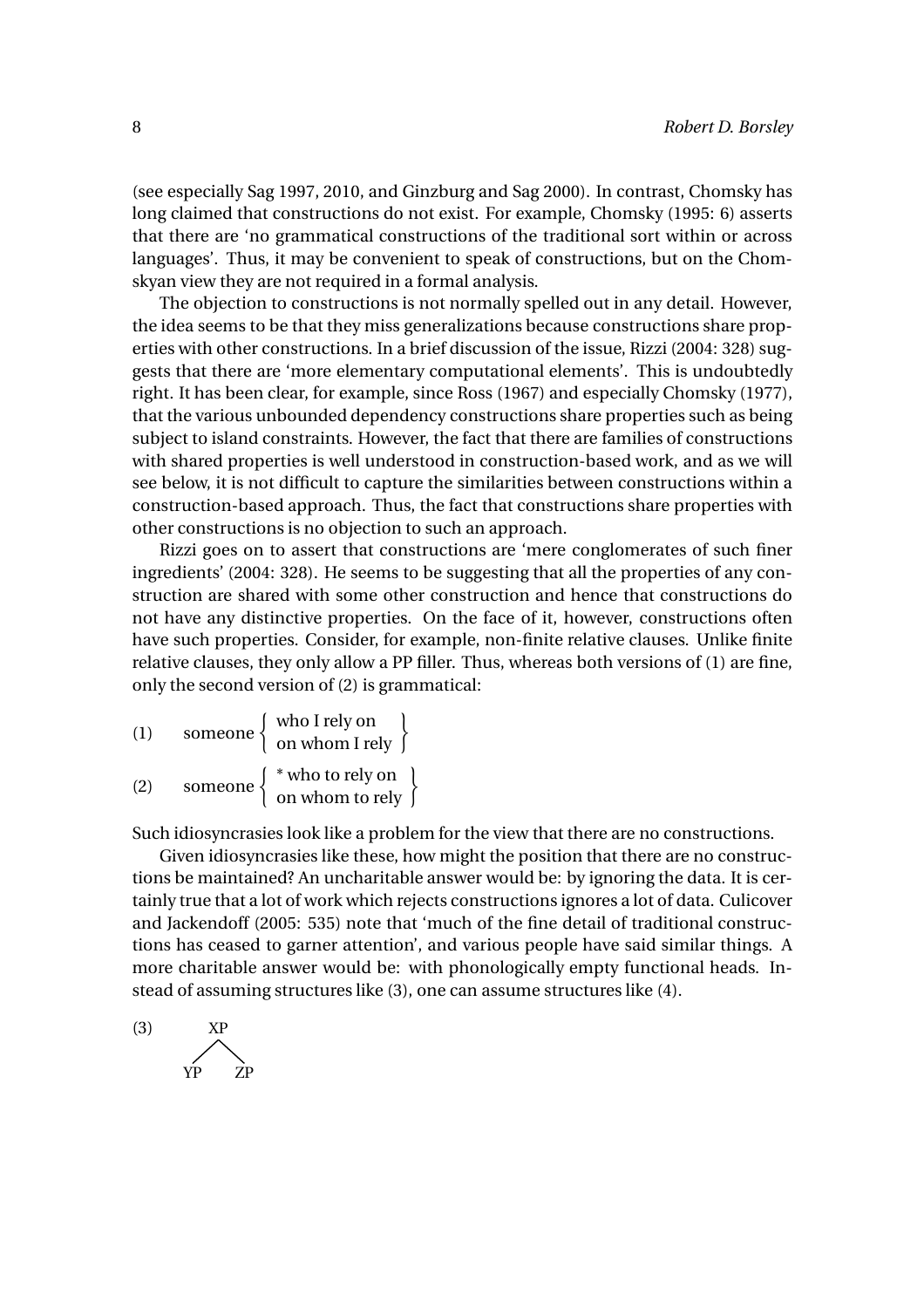

Then instead of stipulating that XP has YP as its first daughter and ZP as its second daughter, one can stipulate that X has YP as its specifier and ZP as its complement. This is the alternative to constructions which has been assumed within Principles and Parameters Theory and Minimalism.

It seems, then, that constructions and functional heads provide two rather different approaches to syntactic phenomena. It clearly makes sense to try to see which approach works best. Any construction might provide a suitable testing ground. One could look at relative clauses, where a detailed construction-based analysis is available in Sag (1997), or *wh*-interrogatives, where Ginzburg and Sag (2000) provide a comprehensive construction-based account. In the following pages I will look at the comparative correlative construction, exemplified by (5), and consider what the two approaches can say about it.

(5) The more I read, the more I understand.

I will outline the properties of the construction in the next section.

#### **3 The comparative correlative (CC) construction**

The CC construction was first highlighted within syntactic theory in Ross (1967), and it has received quite a lot of attention since the publication of Culicover and Jackendoff (1999).

Culicover and Jackendoff argue that it is a special construction, which 'does not conform to the general patterns of X-bar theory' (1999: 567). They discuss its properties, but they do not provide an explicit analysis. In a response, den Dikken (2005) rejects their position, commenting that '[t]he idea here is emphatically not that the comparative correlative is a "construction" with a fixed template; rather, the comparative correlative has a number of lexical ingredients, in language after language, that incontrovertibly lead to projection of a structure like (30) in syntax' (516). His (30) is a structure in which the first clause is adjoined to the second, i.e. the structure in (6).



Adjunction is presumably a feature of X-bar theory. Hence, this structure conforms to 'the general patterns of X-bar theory'. However, as discussed in Abeillé and Borsley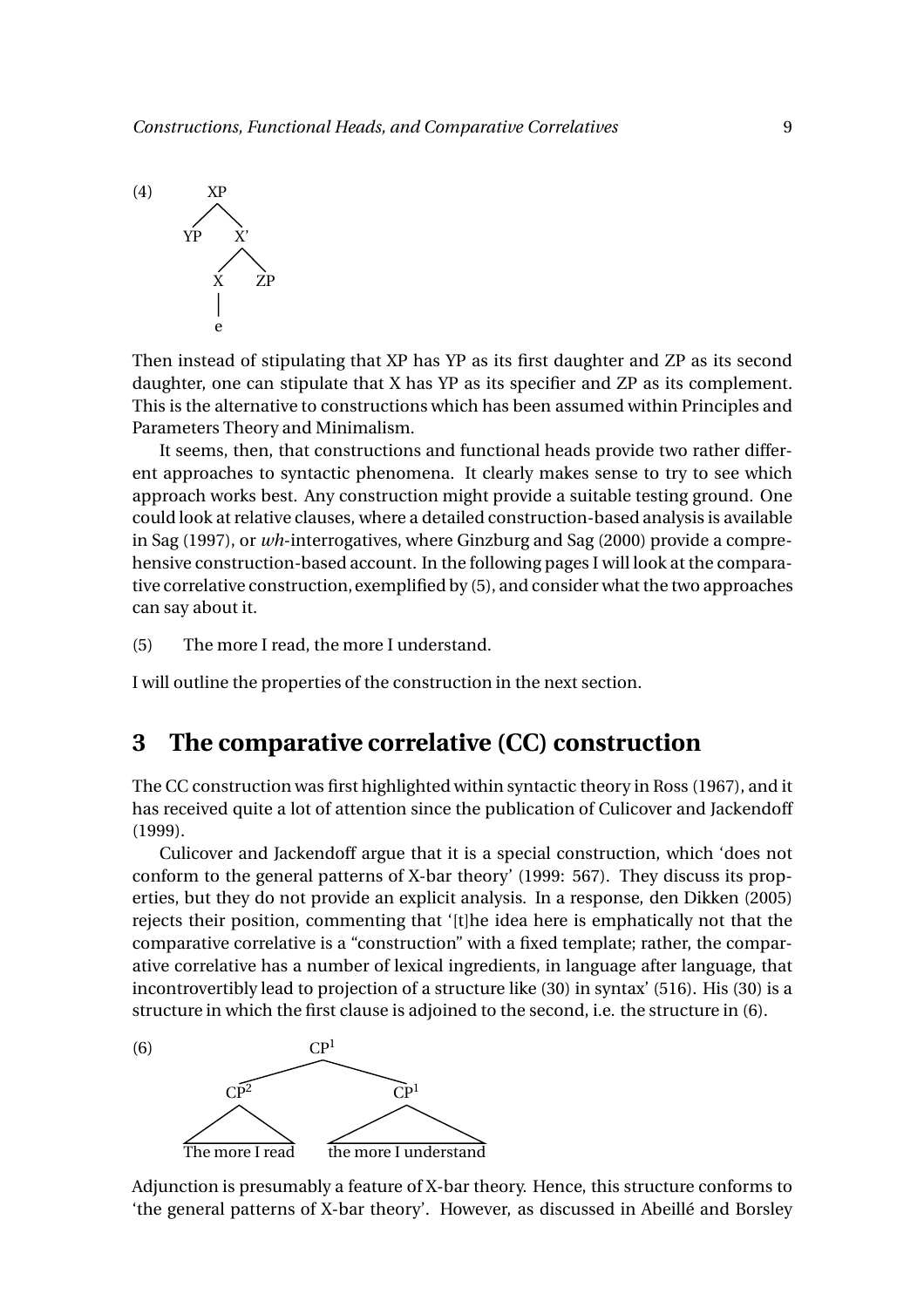(2008), den Dikken does not explain how the lexical ingredients lead to the projection of such a structure or how the various idiosyncrasies of the construction highlighted by Culicover and Jackendoff might be handled. Thus, he has not shown that it is not a special construction.

The CC construction consists of a pair of finite clauses, each with an initial constituent containing *the* and a comparative word of some kind. In other words, it has the following form:

(7) [[*the* comparative ... ] ... ] [[*the* comparative ... ] ... ]

I will call the clauses *the*-clauses and the initial constituents *the*-phrases. Ross (1967) and Culicover and Jackendoff (1999) show that *the*-clauses are filler–gap constructions rather like *wh*-interrogatives and *wh*-relatives. However, the construction has some unusual properties, which pose an important challenge for theories of syntax.

Firstly, as noted by Culicover and Jackendoff (1999: 546), the *the*-phrase may be followed by the complementizer *that*:

(8) The more that I read, the more that I understand.

This contrasts with the situation in *wh*-interrogatives and *wh*-relatives, as the following illustrate:

- (9) a. I wonder how much (\*that) he reads.
	- b. the books which (\*that) he reads

Secondly, the construction allows the omission of a copula under certain circumstances (Culicover and Jackendoff 1999: 554). This is possible if: (i) its complement is fronted, (ii) it is the main verb of the clause, (iii) *that* is not present, and (iv) the subject has a non-specific interpretation. All four conditions are met in (10), but (11a) violates the first, (11b) and (11c) violate the second, (11d) violates the third, and (11e) violates the fourth.

- (10) The more intelligent the students, the better the marks.
- (11) a. \*The more intelligent the students, the more marks given.
	- b. \*The more intelligent the students, the better the marks will.
	- c. \*The more intelligent the students, the better it seems the marks.
	- d. \*The more intelligent that the students, the better that the marks.
	- e. \*The more intelligent they, the more pleased we.

It is not normally possible to omit the copula even if it is a main verb and its complement is fronted, as the following show:

- (12) a. \*The students very intelligent.
	- b. \*How intelligent the students?
	- c. \*I wonder how intelligent the students.

Thirdly, the *the*-phrase may not contain a pied piped preposition (Culicover and Jackendoff 1999: 559). Thus, while (13a) is fine, (13b) is ungrammatical.

(13) a. The more people I talk to, ...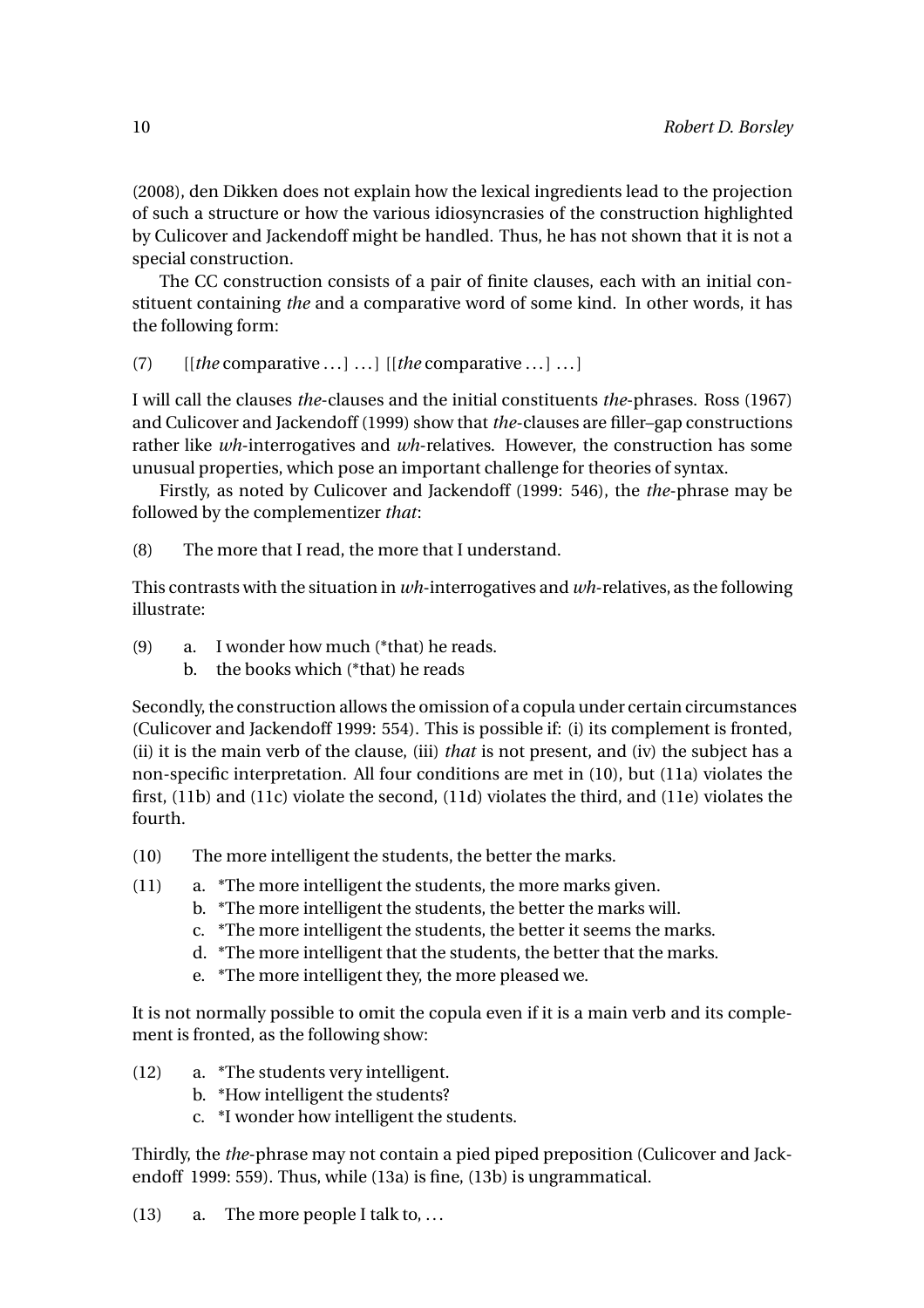b. \*To the more people I talk, ...

This is unlike the situation in *wh*-interrogatives and *wh*-relative clauses, as the following show:

- (14) a. How many people did Kim talk to?
	- b. To how many people did Kim talk?
- (15) a. the people Kim talked to
	- b. the people to whom Kim talked

Finally, it seems that the first clause is a rather unusual kind of adjunct clause. Culicover and Jackendoff (1999: 549–550) show that there is a variety of evidence that the second clause is a main clause. For example, it is possible to have a tag question reflecting the second clause but not one reflecting the first clause.

(16) a. The more we eat, the angrier you get, don't you? b. \*The more we eat, the angrier you get, don't we?

Similarly, in the right context, the verb in the second clause may have subjunctive morphology, but this is not possible with the verb in the first clause.

| (17) |               | It is imperative that $\int$ (the more John eats the more he pay. |  |
|------|---------------|-------------------------------------------------------------------|--|
|      | I demand that | $\int$ * the more John eat, the more he pays. $\int$              |  |

Culicover and Jackendoff also note (1999: 559) that subject–auxiliary inversion is possible in the second clause but not in the first clause. Thus, (18a) seems acceptable, but not (18b):

(18) a. ?The more Bill smokes, the more does Susan hate him.

b. \*The more does Bill smoke, the more Susan hates him.

Given that subject–auxiliary inversion does not normally occur in subordinate clauses but occurs in various types of main clause, this provides further evidence that the second clause is a main clause. It seems that the first clause is a subordinate clause, and since it is not the complement of some lexical head, it is presumably an adjunct. However, it is obligatory and confined to initial position. Thus, (19a) is ungrammatical and (19b) has a meaning different from (5).

- (19) a. \*The more I read.
	- b. The more I understand, the more I read.

This is unlike the situation with a typical adjunct clause, e.g. a *when*-clause, which is optional and can appear in initial or final position, as the following show:

- (20) a. I understand more.
	- b. When I read more, I understand more.
	- c. I understand more when I read more.

Although the construction is an unusual one, it is not unique. Both the construction as a whole and the component *the*-clauses are similar in certain ways to certain other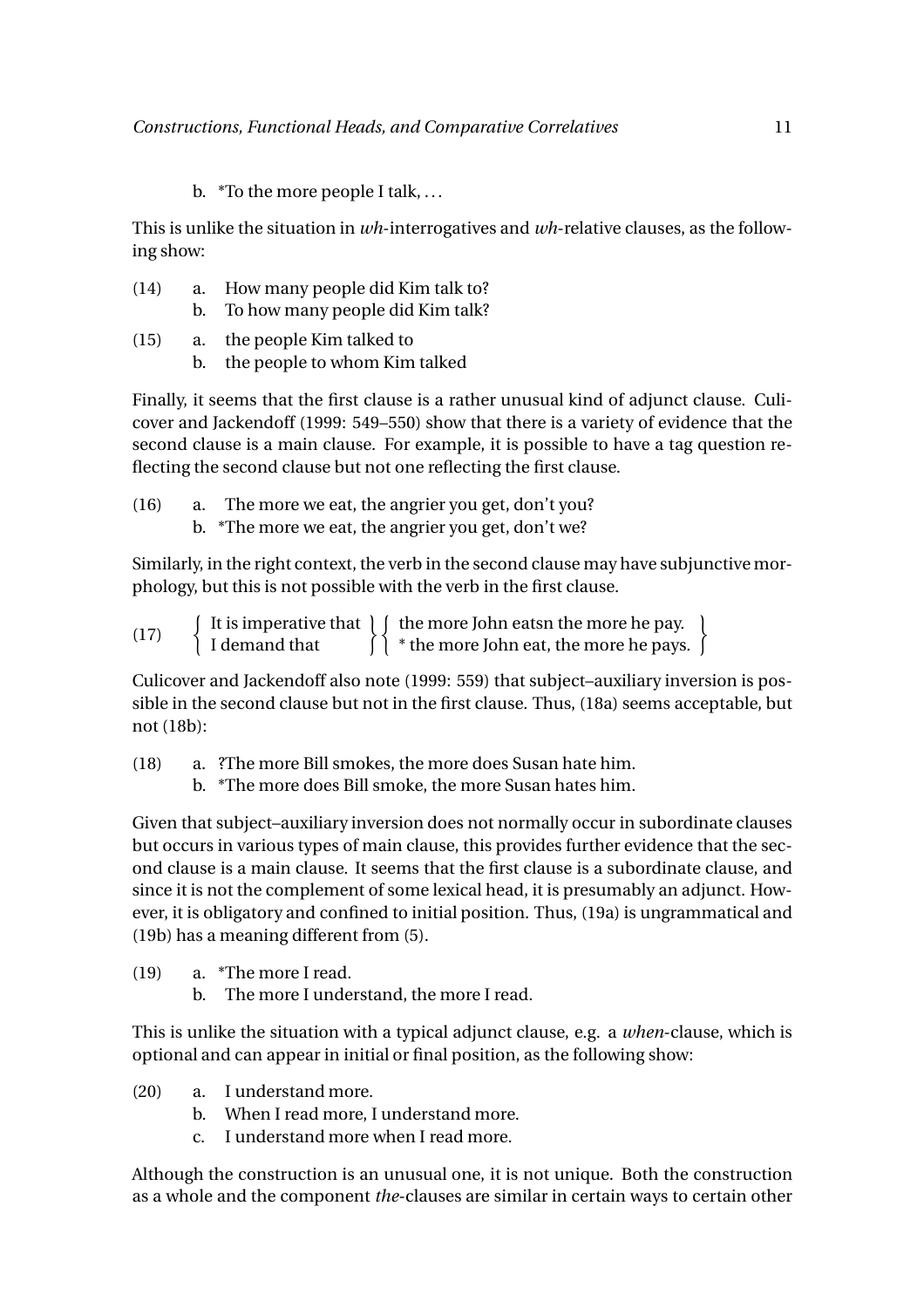constructions and clauses.

Looking first at *the*-clauses, we have already indicated that they are filler–gap constructions like *wh*-interrogatives and *wh*-relatives. Like other filler–gap constructions, they are subject to island constraints, as Ross (1967) observed. More specifically, *the*clauses resemble what Huddleston and Pullum (2002: 14.6) call exhaustive conditionals.<sup>1</sup> The latter also allow copula omission, as the following illustrates:

(21) However good the students (are),...

It seems, then, that copula-omission is a feature of two English constructions.<sup>2</sup>

Turning to the construction as a whole, we can note that it is similar in certain ways to the *if–then* construction, highlighted by McCawley (1988), and the *as–so* construction, highlighted by den Dikken (2003). The following illustrate:

- (22) a. If I read more, then I understand more.
	- b. As I read more, so I understand more.

Here, as in the CC construction, the second clause has a distinctive form and cannot easily appear on its own. The following are only possible if the context provides an interpretation for *then* and *so*, and *so* at least seems to be a different element here.

- (23) a. ?Then I understand more.
	- b. ?So I understand more.

As in the CC construction, the order of clauses is fixed in the *if–then* and the *as–so* constructions. The following have a different interpretation from the examples in (22) and, again, are only possible if the context provides an interpretation for then and so.

- (24) a. ?Then I understand more if I read more.
	- b. ?So I understand more as I read more.

The CC construction, the *if–then* construction, and the *as–so* construction all have related simpler constructions, as the following illustrate:

- (25) a. I understand more the more I read.
	- b. I understand more if I read more.

<sup>2</sup>An anonymous referee suggests that a further similarity between *the*-clauses and exhaustive conditionals is that both allow multiple occurrences of key phrase types. He/she cites the following examples:

- (i) The more people drive at higher speeds on narrower roads, the more accidents you are going to get.
- (ii) Whichever book you buy in whichever store, you always end up paying too much.

Notice, however, that whereas (ii) contains two *wh-ever* phrases, (i) contains just a single *the*-phrase and the in-situ comparative phrases lack the. Thus, there is an important difference here. Notice also that the possibility of multiple *wh-ever* phrases in exhaustive conditionals is unsurprising if they are a type of interrogative, as Huddleston and Pullum and Rawlins argue.

 $\frac{1}{1}$  Huddleston and Pullum argue that these clauses, which look rather like free relatives, are in fact a type of interrogative. (See also Rawlins 2008.) In Abeillé and Borsley (2008) we referred to them as adjunct free relatives. I now think this was a mistake.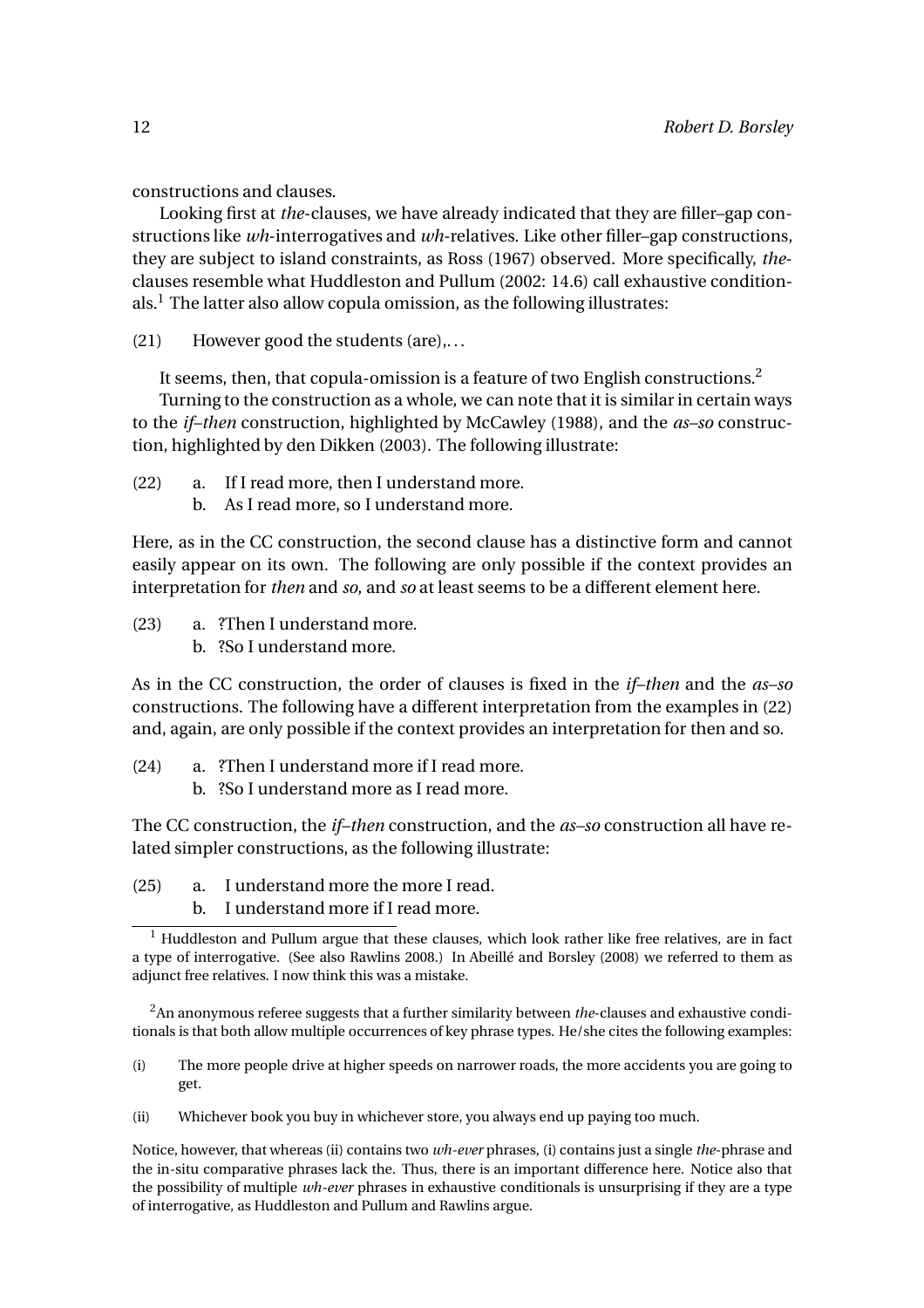c. I understand more as I read more.

(25a) is an example of what McCawley (1988) calls the reversed CC construction. All three examples seem to involve a main clause followed by an adjunct clause, which, like standard adjunct clauses, is optional, as (26) shows:

(26) I understand more.

Unlike the other examples, (25a) requires the main clause to have a comparative interpretation.<sup>3</sup> It also does not allow the fronting of the adjunct clause, unlike the examples in (25b, c).

- (27) a. \*The more I read, I understand more.
	- b. If I read more, I understand more.
	- c. As I read more, I understand more.

Otherwise, however, the reversed CC construction seems to be a fairly standard main clause + adjunct clause structure.

Thus, both the construction and its component clauses have distinctive properties and also properties that they share with other constructions and clauses. A satisfactory analysis must capture both the distinctive properties and the shared properties.

#### **4 A construction based analysis**

In this section, I will present a construction-based analysis of the CC construction within the version of HPSG developed in Ginzburg and Sag (2000). This will be similar although not identical to that presented in Borsley (2004).

Before we proceed we can note that an unstructured set of constructions, each with a stipulated set of properties, would make no distinction between the idiosyncratic properties of a construction and the properties it shares with other constructions, and generalizations would be missed. This is essentially Rizzi's objection to a constructionbased approach. However, much construction-based work, including work in HPSG, assumes a hierarchical classification of constructions. This allows the two sorts of properties to be distinguished and the generalizations to be captured.

An analysis needs an appropriate set of hierarchically classified constructions (or phrase types) and constraints on them. I will look first at *the*-clauses and then consider the CC construction as a whole. *The*-clauses and exhaustive conditionals can be analysed as two non-standard types of head–filler phrase, giving the following hierarchy of phrase types:

(28) *head-filler-ph standard-head-filler-ph the-cl ex-cond-cl*

 ${}^{3}$ It need not contain a comparative word. As noted by McCawley (1988), examples like the following are fine:

<sup>(</sup>i) My knowledge increases, the more I read.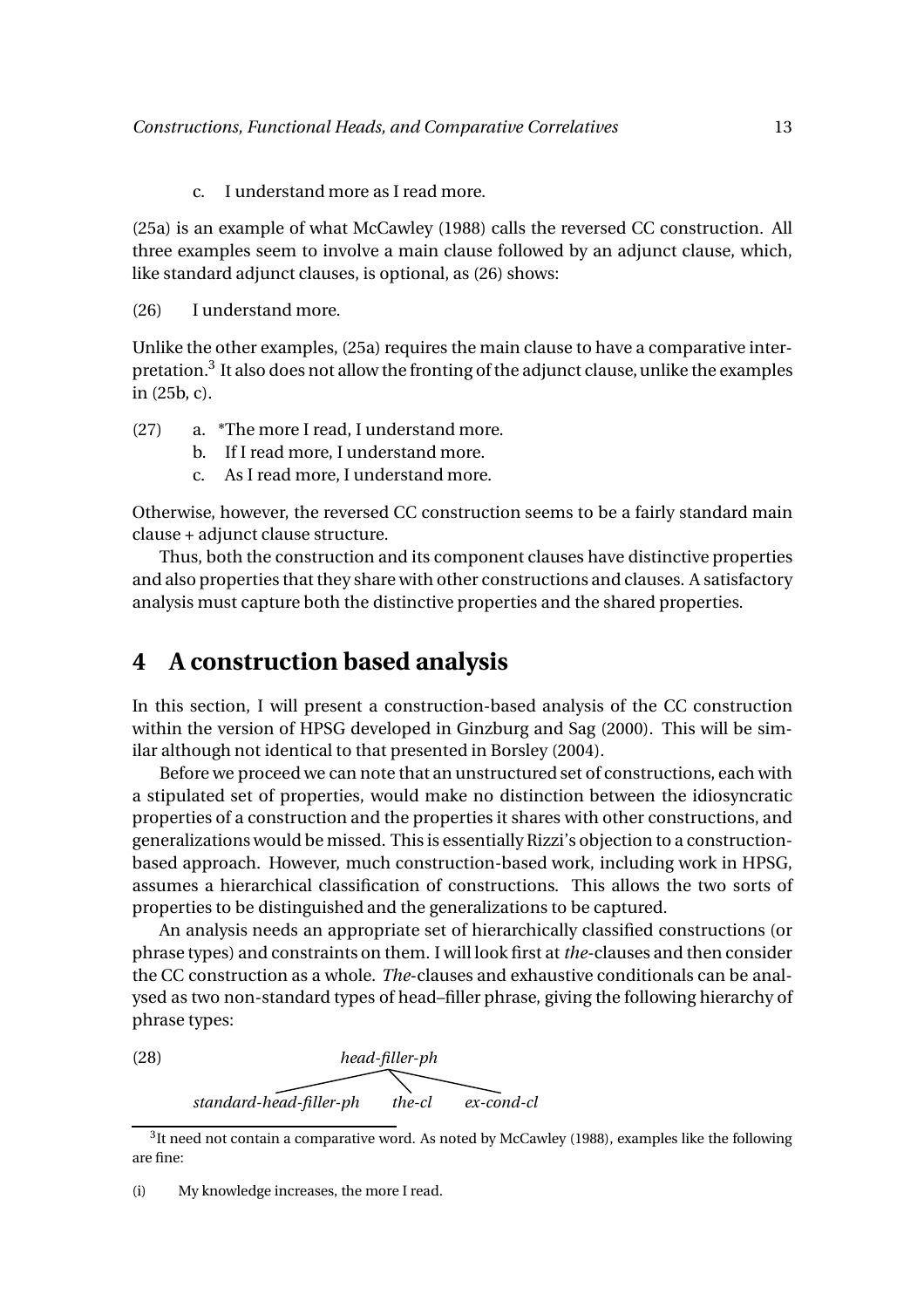*Wh*-relatives, *wh*-interrogatives and other filler–gap constructions will be subtypes of *standard-head-filler-ph*. The type *head-filler-ph* will be subject to the following constraint:

(29) *head-filler-ph*
$$
\rightarrow
$$
  $\begin{bmatrix} SLASH & \{\} \\ DTRS & \langle [LOC \Box], \Box [SLASH \Box] \rangle \\ HD-DTR & \Box \end{bmatrix}$ 

This requires a head–filler phrase to be SLASH {} and to have a head daughter and a non-head daughter whose LOCAL value is the local feature structure within the value of SLASH on the head daughter. This captures the properties which all head–filler phrases, both standard and non-standard, share, and in particular ensures that filler and gap match. The type *standard-head-filler-ph* will be subject to the following constraint, which requires it to be verbal and to be [NULL–].

(30) standard-head-filler-ph 
$$
\rightarrow
$$
 [HEAD v]  
NULL  $\rightarrow$ 

This constraint rules out standard head–filler phrases headed by a complementizer and with a missing copula, and thus accounts for the ungrammaticality of the following:

(31) a. \*I wonder [who that I saw].

b. \*I wonder [how good the students].

The type *the-cl* will be subject to the constraint in (32).

(32) 
$$
the\text{-}cl \rightarrow \begin{bmatrix} \text{HEAD} & \begin{bmatrix} \text{VFORM} & \text{fin} \\ \text{MOD} & \text{'S}[\text{imp-comp}]' \end{bmatrix} \end{bmatrix}
$$
  
CORREL *the*

This requires a *the*-clause to be finite, unlike, for example, *wh*-interrogatives and *wh*relatives. It also requires it to modify a clause with an implicit comparative interpretation, which I represent informally as 'S[imp-comp]'. Finally, it requires it to be [COR-REL *the*]. I assume that [CORREL *the*] is realized as a degree word *the*, which can only appear as a specifier of a comparative adjective. $4\,$  I also assume that CORREL is an EDGE feature in the sense of Miller (1992). As such, it will be realized on the leftmost constituent of the expression it is associated with, ruling out a pied-piped preposition as in (13b) above. Since *the*-clauses are not standard head–filler phrases, they are not required to be verbal, and hence may be headed by a complementizer, and may be [NULL +], and hence have a missing copula. Thus, (8) and (10), repeated here as (33), are allowed:

<sup>4</sup>Henk van Riemsdijk suggested to me that the appearance of the could be explained if *the more I read* has essentially the same structure as 'the extent to which I read'. The problem with this suggestion is that English is very unusual in having the definite article in its CC construction. Most languages have other pre-comparative words or no pre-comparative words at all. See den Dikken (2005) for a variety of examples.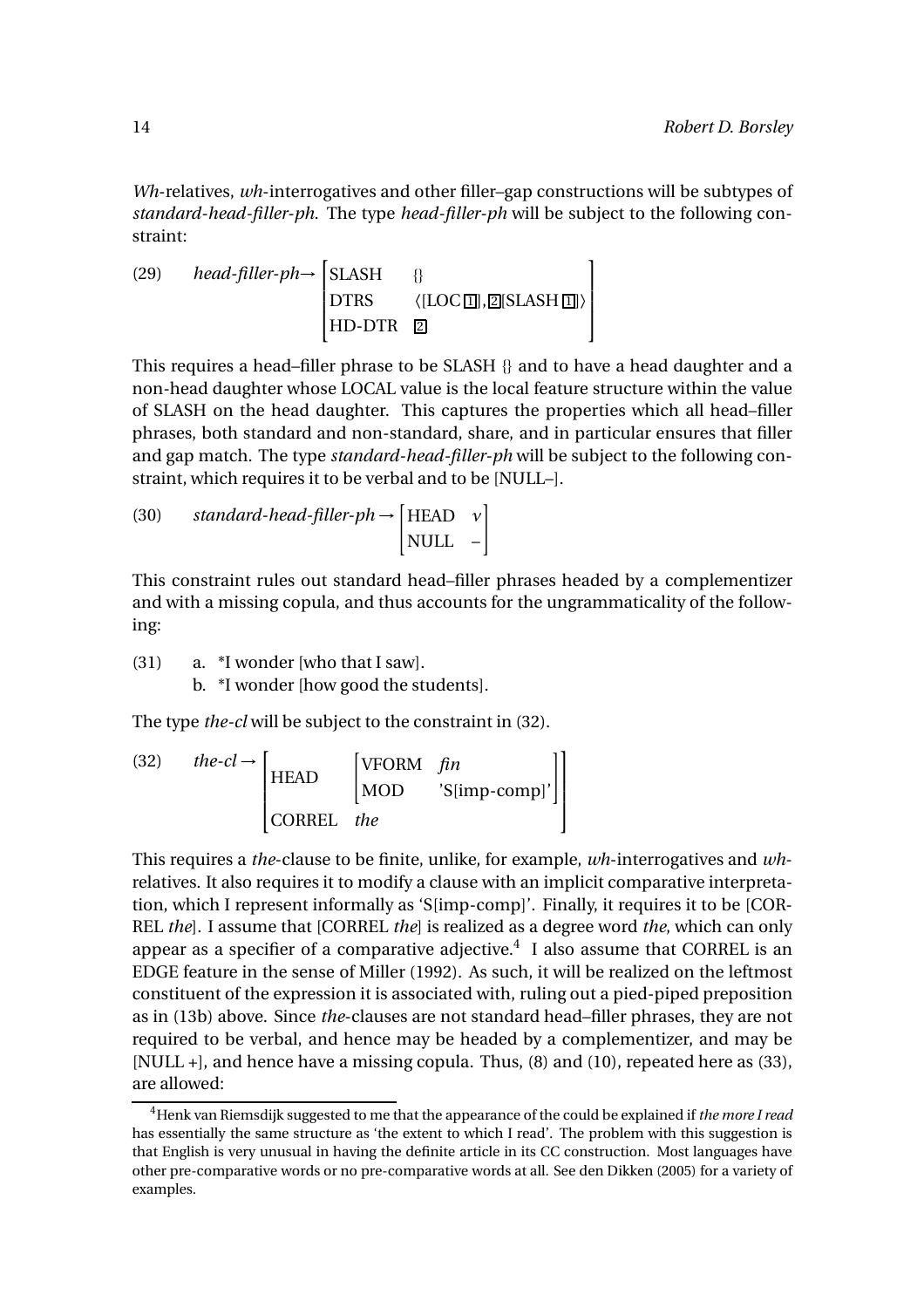- (33) a. The more that I read, the more that I understand.
	- b. The more intelligent the students, the better the marks.

How exactly should missing copula examples be analysed? An obvious approach is to assume that [NULL +] picks out a phonologically null finite copula with the following properties:

(34) HEAD  $\sqrt{ }$  $\begin{matrix} \phantom{-} \end{matrix}$ *ν* VFORM *fin* NULL + 1  $\overline{\phantom{a}}$  $SUBJ \qquad \langle \text{I} \text{I} \text{NP} \text{I}' \text{F}' \text{I} \rangle$ COMPS 〈〉  $SLASH \quad \{XP[SUBJ \setminus \Box\}]$ 1 

'F' here stands for whatever restrictions need to be placed on the subject, the COMPS feature ensures that this form does not have an in-situ complement, and the SLASH feature ensures that it has a fronted complement. Within this approach, (11a) is out because it has an in-situ complement, and (11b) is out because it is a non-finite form of the copula that is missing. (11c) and (11d) will be out if only the head of a head–filler phrase can be [NULL +]. Finally, (11c) is excluded by 'F'.

Turning to the type *ex-cond-cl* we can propose a constraint requiring it to be finite and verbal, to modify a clause, and to have a first daughter which is a WH-EVER expression as follows:<sup>5</sup>

(35)  $ex\text{-}cond\text{-}cl \rightarrow [$  $\begin{array}{c} \begin{array}{c} \begin{array}{c} \begin{array}{c} \end{array} \\ \begin{array}{c} \end{array} \end{array} \end{array} \end{array}$ HEAD  $\sqrt{ }$  $\begin{array}{c} \hline \end{array}$ *ν* VFORM *fin* MOD S 1  $\overline{\phantom{a}}$ DTRS 〈[WH-EVER[]],[]〉 1  $\begin{array}{c} \begin{array}{c} \begin{array}{c} \begin{array}{c} \begin{array}{c} \end{array} \\ \end{array} \\ \begin{array}{c} \end{array} \end{array} \end{array} \end{array}$ 

This constraint rules out an exhaustive conditional headed by a complementizer, as in  $(36)$ <sup>6</sup>

(36) \*However good the students are, ...

Since exhaustive conditionals are not standard head–filler phrases, they may be [NULL +] and hence have a missing copula, as in (37).

(37) However good the students, ...

(i)  $\sqrt{ }$ Į  $\mathbf{I}$ No matter Irrespective of Regardless of  $\mathbf{I}$  $\mathbf{I}$  $\mathsf{J}$ how good the students (are), ...

I will not consider how this might be done.

 $^6$ If such examples are acceptable for some speakers, they will have a simpler constraint, without v in the value of HEAD.

<sup>5</sup>The analysis needs to be extended in some way to accommodate a second type of exhaustive conditional.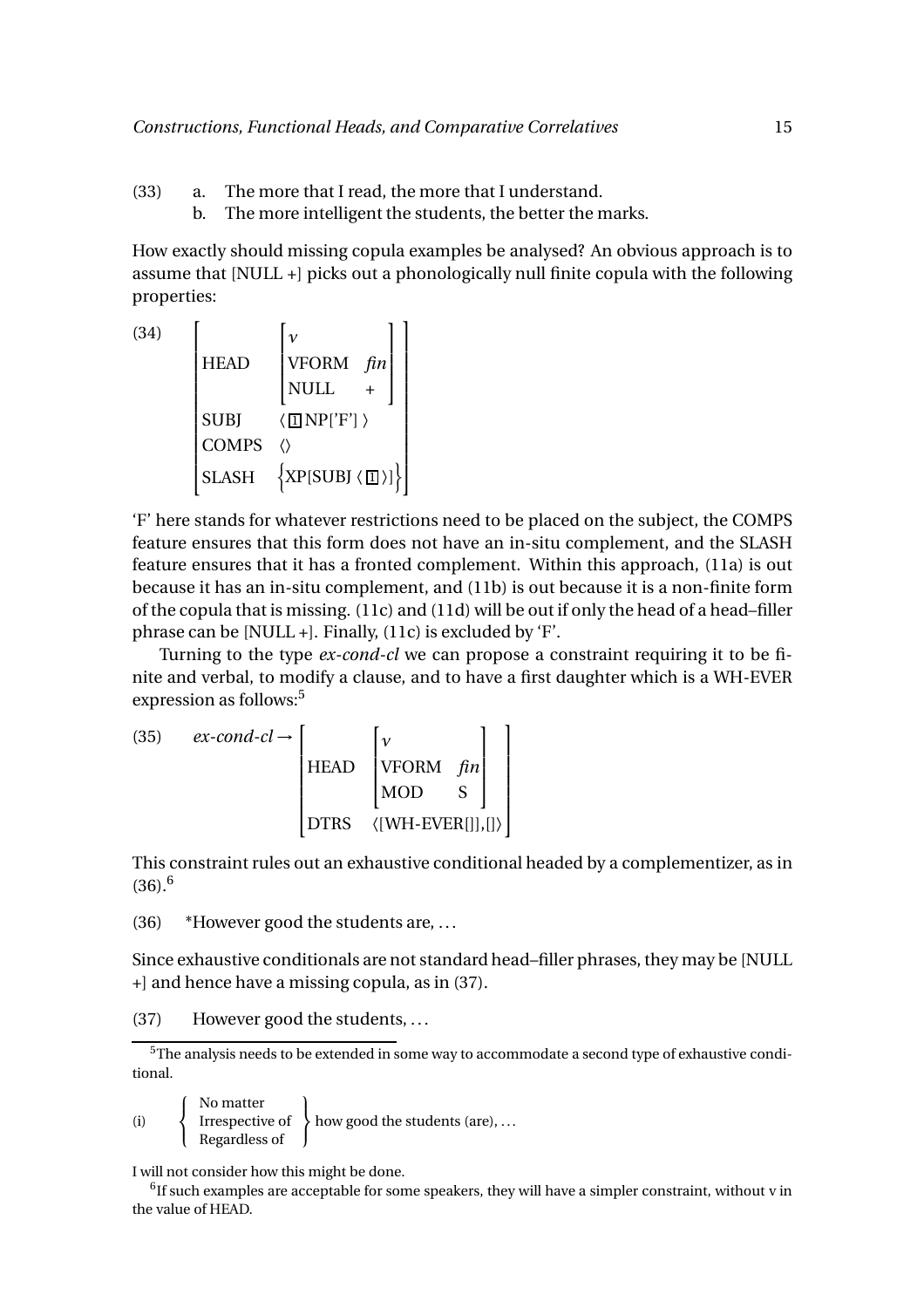Within this analysis, the first clause in (5) will have the structure in (38), where 'S' is an abbreviation for [HEAD  $v,$  SUBJ  $\langle \rangle,$  COMPS  $\langle \rangle]$  :



The second clause will have the same structure. The first clause in (10) will have the structure in (39):



Again, the second clause will have the same structure. The exhaustive conditional in (21) will have the following structure: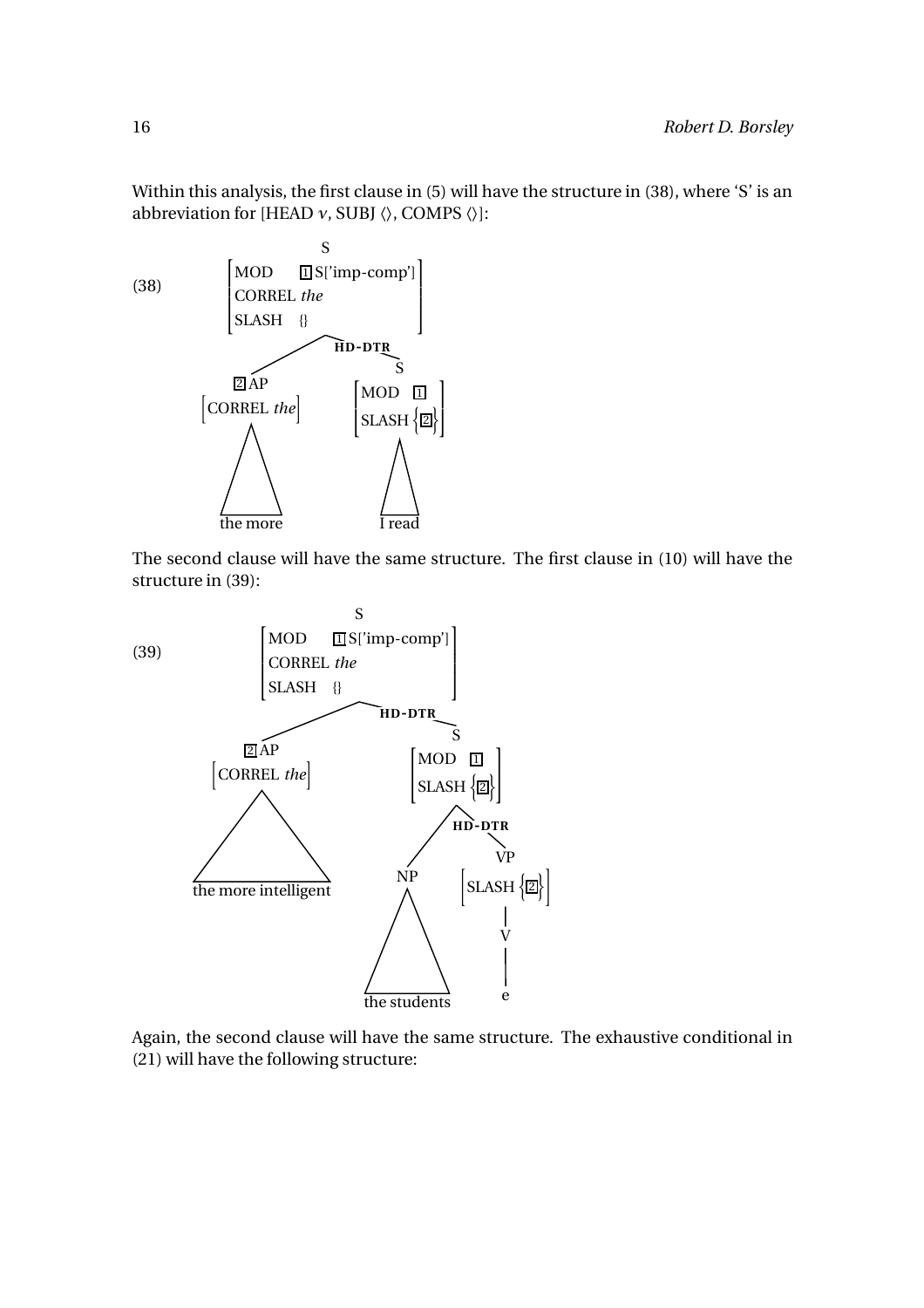

We can turn now to the construction as a whole. The CC, *as–so*, and *if–then* constructions can be analysed as subtypes of correlative clause, the latter being a non-standard type of head–adjunct phrase, giving the following hierarchy of phrase types:



Other types of head–adjunct phrases will be VP + adverb structures, adjective + nominal structures and noun + relative structures. The type *hd-adj-ph* will be subject to a constraint requiring the head daughter to have the syntactic and semantic properties in the MOD value of the non-head daughter as follows:

(42) 
$$
hd\text{-}adj\text{-}ph \rightarrow \begin{bmatrix} \text{DTRS} & \langle \mathbb{I} \mid \text{SS} \mathbb{Z} \mid, \begin{bmatrix} \text{HEAD} \end{bmatrix} \text{MOD} \mathbb{Z} \end{bmatrix} \rangle
$$
  
\n
$$
\begin{bmatrix} \text{HD-DTR} & \mathbb{I} \end{bmatrix}
$$

In most head–adjunct phrases the phrase and its head will have the same category. This will follow from the Generalized Head Feature Principle of Ginzburg and Sag (2000: 33), which we can formulate as follows:

(43) 
$$
hd\text{-}ph\rightarrow
$$
 
$$
\begin{bmatrix} \text{SYNSEM} & / \mathbb{I} \\ \text{HD-DTR} & \text{SYNSEM} / \mathbb{I} \end{bmatrix}
$$

This is a default statement, as indicated by the slash notation. It requires a headed phrase and its head–daughter to have the same syntactic and semantic properties unless some other constraint requires a difference.

In correlative clauses, the clause and its head will not have the same category. The head will be [CORREL *the*], [CORREL *then*], or [CORREL *so*], but the clause must be [CORREL *none*] to rule out an example like the following, in which a CC construction is the head of another CC construction:

(44) \*The more I think [the more I read, the more I understand].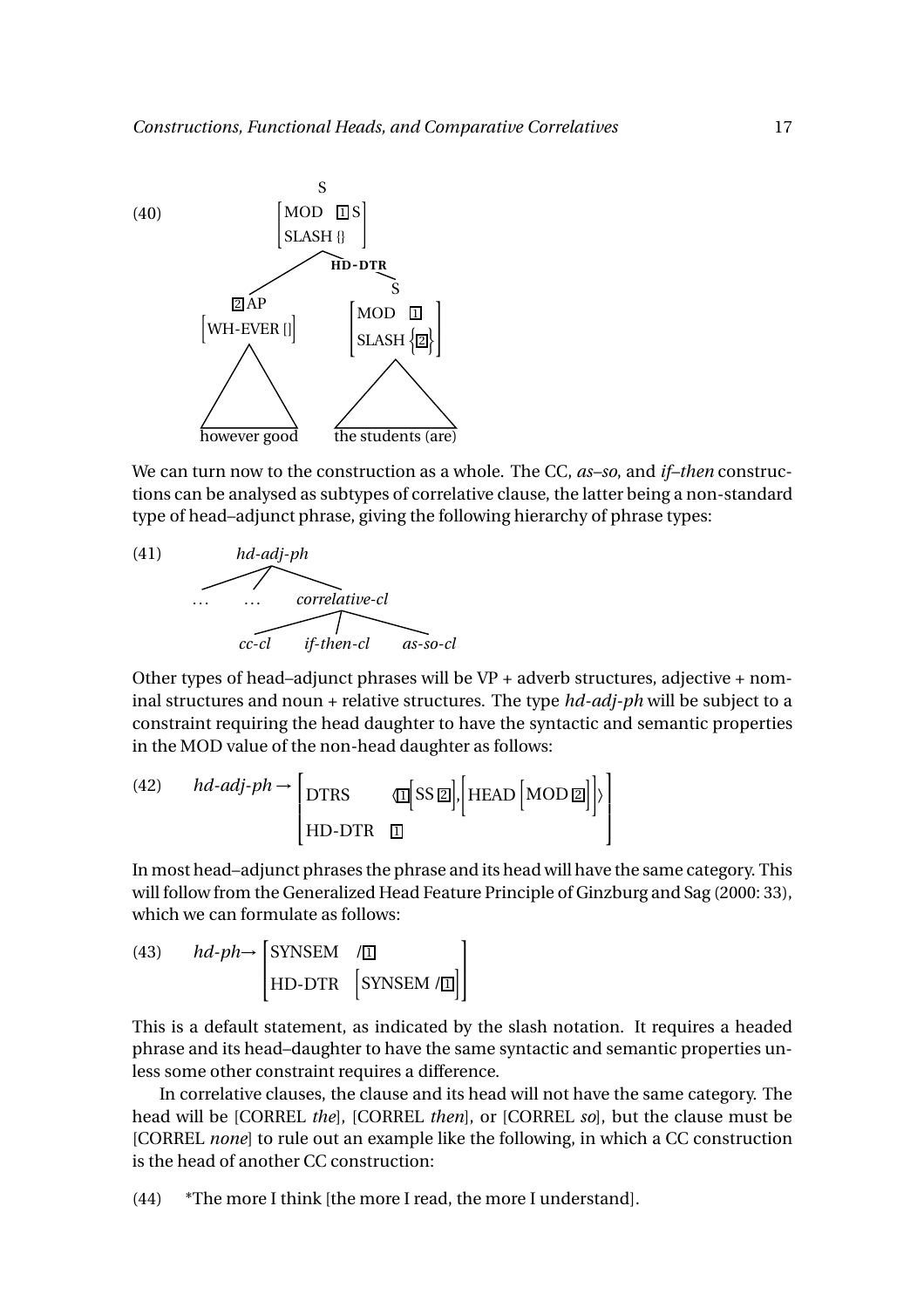It may be that head–adjunct phrases should be required to be [CORREL *none*], but I will just impose this restriction on correlative clauses. I suggest the following constraint:

(45) *correlative-cl*  $\rightarrow$  [  $\Big\}$ **HEAD**  $\begin{bmatrix} v \\ \text{MOD} & \text{none} \end{bmatrix}$ CORREL *none* 1  $\Big\}$ 

This requires correlative clauses to be verbal, to be [MOD *none*], and to be [CORREL *none*]. The first restriction ensures that the construction is verbal even when the main clause is headed by a complementizer, as in (8), repeated here as (46).

(46) The more that I read, the more that I understand.

The second restriction is necessary in the case of the CC construction, where the head will be [MOD 'S[imp-comp]']. It prevents the construction from being a modifier, ruling out an example like (47).

(47) \*I know more, [the more I read, the more I understand].

The role of the third restriction has just been discussed.

Of course we also need to accommodate the distinctive properties of the three subtypes of correlative clause. We can do this with the following constraints:

(48) a. 
$$
cc\text{-}cl \rightarrow \begin{bmatrix} \text{DTRS} & \langle \text{CORREL } the \end{bmatrix}, \begin{bmatrix} \text{CORREL } the \\ \text{INV} & - \end{bmatrix} \rangle
$$
  
b. *if-then-cl*  $\rightarrow$   $\begin{bmatrix} \text{DTRS} & \langle \text{CORREL } then \end{bmatrix}, \begin{bmatrix} \text{CORREL } if \end{bmatrix} \rangle$   
c.  $as\text{-}so\text{-}cl \rightarrow \begin{bmatrix} \text{DTRS} & \langle \text{CORREL } so \end{bmatrix}, \begin{bmatrix} \text{CORREL } as \end{bmatrix} \rangle$ 

Notice that the first member of the DTRS list is the head. This follows from the fact that correlative clauses are head–adjunct structures, subject to the constraint in (42). The [INV–] specification on the second daughter in (48a) ensures that there is no inversion in the first clause of the CC construction. The absence of any value for INV on the first daughter means that inversion is possible.<sup>7</sup>

Within this approach, (5) will have the following structure:

<sup>&</sup>lt;sup>7</sup>The second daughter in (48c) should also be [INV–]. However, this is probably not required for the second daughter in (48b) given examples like the following:

<sup>(</sup>i) Had I been there, then I would have seen you.

We can analyse this as an example of the *if–then* construction if we do not require the second daughter to be [INV–] and if we allow certain finite auxiliaries to be [CORREL *if* ].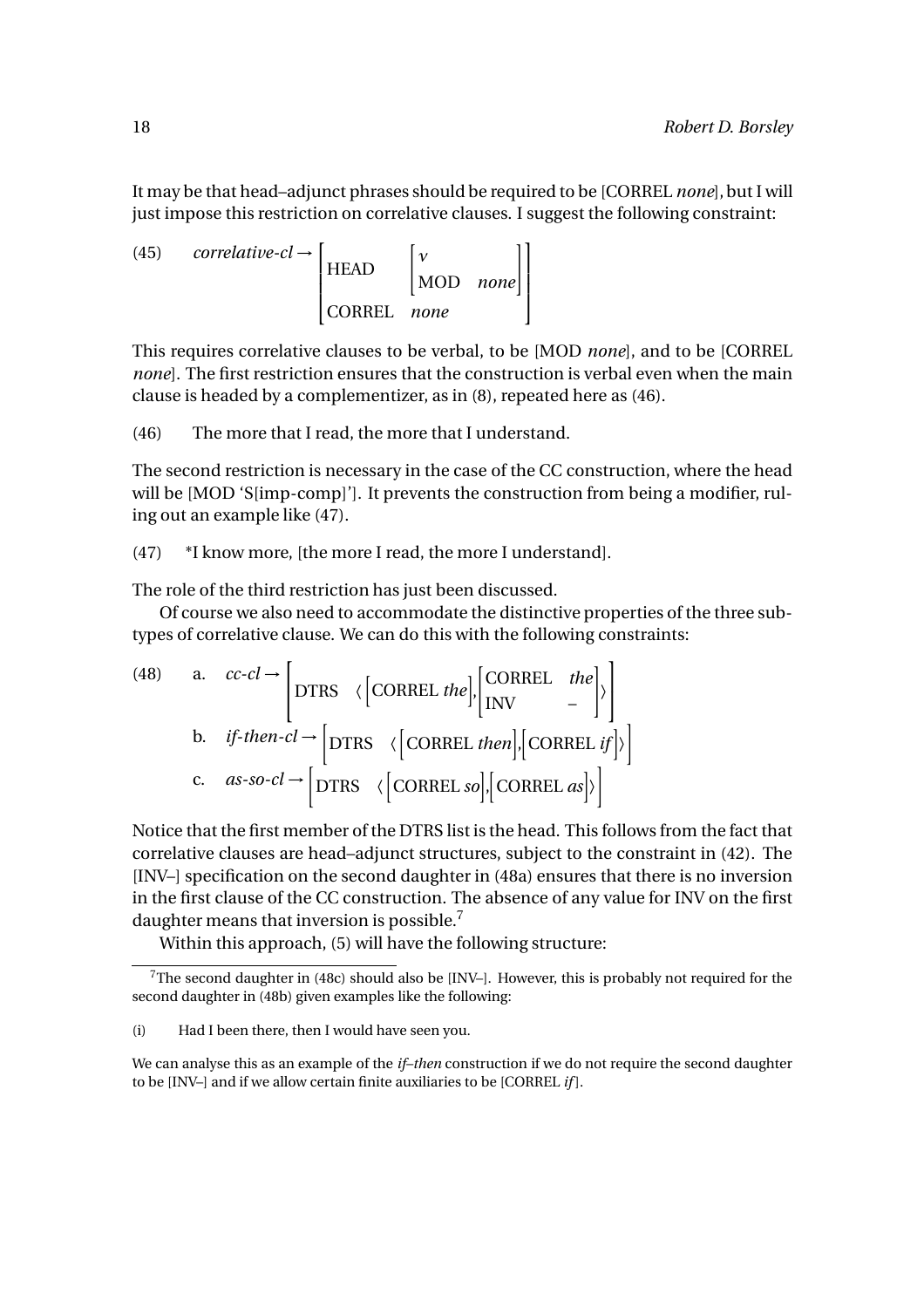

Here the first clause is an adjunct modifying the second clause, which is a head. Although it is a head, the construction has different values for MOD and CORREL, as required by (45). The *as–so* and *if–then* constructions will have similar structures.

Here, then, we have a fairly detailed construction-based analysis of the English CC construction, one which captures both the idiosyncratic properties of the construction and the properties it shares with other constructions. As far as I am aware, it does not miss any generalizations. $8<sup>8</sup>$ 

#### **5 A functional head-based approach**

We can now consider what the functional head-based approach to the CC construction might look like. As far as I am aware, there are no functional head-based analyses in the literature, only certain sketches, which need to be fleshed out. As emphasized in Abeillé and Borsley (2008), a sketch is all that den Dikken (2005) provides. As in the previous section, I will first look at the clauses that make up the construction and then consider the construction as a whole.

Within the functional head-based approach *the*-clauses will have something like the following structure:

<sup>&</sup>lt;sup>8</sup>An important limitation of this approach is that it says nothing about meanings. For an HPSG analysis of the CC construction which incorporates a semantic analysis see Sag (2010).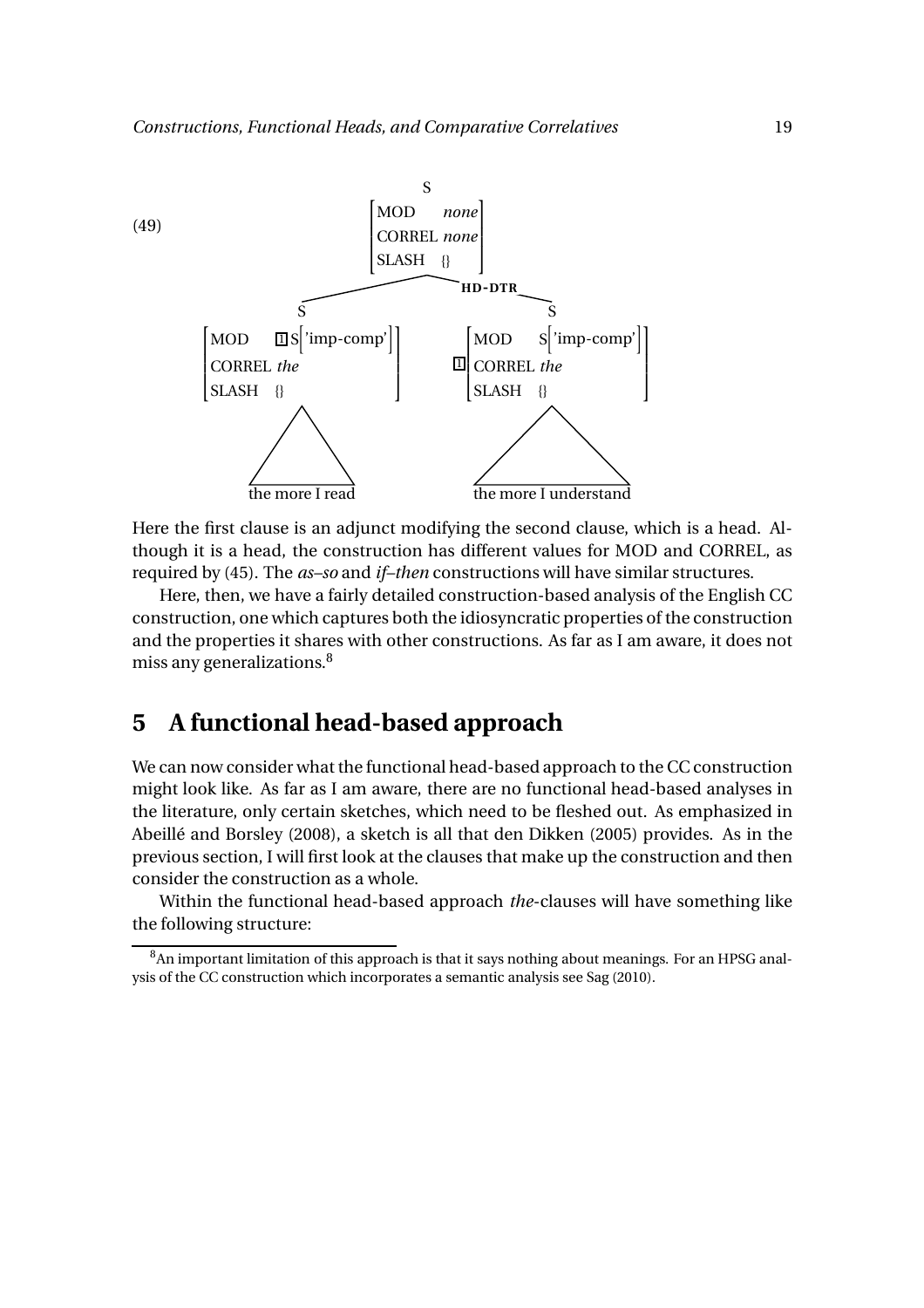

The two clauses of the CC construction will have somewhat different complementizers, one heading an adjunct and not attracting an auxiliary, the other not heading an adjunct and optionally attracting an auxiliary. Both complementizers may be realized as *that*. Both must also allow TP to be headed by a phonologically null form of the copula whose complement is obligatorily fronted. However, they must only allow this if they are phonologically null. It is not really clear how this approach could exclude a pied piped preposition.

Within this approach, exhaustive conditionals will require another complementizer. This will always be phonologically empty but like the two complementizers for *the*-clauses will allow TP to be headed by a phonologically null form of the copula.

What about the construction as a whole? As noted earlier, den Dikken (2005) proposes that the first clause is adjoined to the second. However, this analysis does not explain why the first clause is obligatory. The obvious alternative is an analysis in which the first clause is the specifier and the second the complement of an empty functional head. If we call this Cor(relative), we will have the following structure:



The *if–then* and *as–so* constructions will require further empty functional heads selecting an appropriate specifier and complement. *If* and *as* can probably be analysed as complementizers heading the clauses they introduce. However, *then* and *so*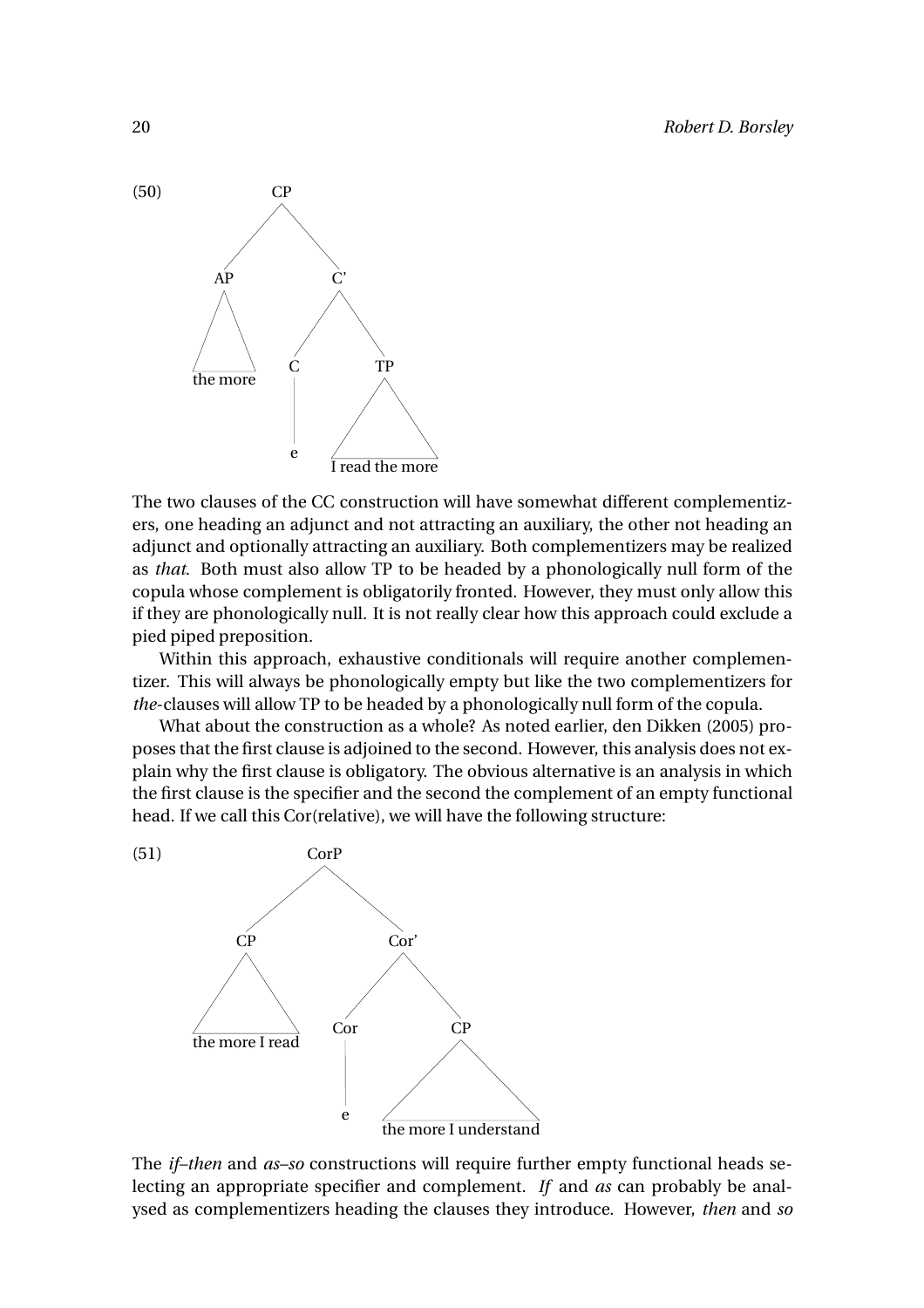would probably be analysed as specifiers. If so, *then-* and *so*-clauses will involve further phonologically empty complementizers.

Thus, whereas a construction-based approach needs a variety of phrase types to handle the data, a functional head-based approach needs a variety of mainly empty functional heads. These elements need to take the right sort of specifier and complement, to either head an adjunct or not, and to either attract an auxiliary or not. The following table spells out these properties:

| <b>Functional head</b>  | Form   | Specifier             | Complement                        | Adjunct<br>heading | Aux-attraction |
|-------------------------|--------|-----------------------|-----------------------------------|--------------------|----------------|
| $C$ ( <i>the</i> -main) | (that) | <i>the-phrase</i>     | finite TP with<br>copula omission | No                 | Optional       |
| $C(the-subord)$         | (that) | <i>the-phrase</i>     | finite TP with<br>copula omission | Yes                | No.            |
| $C(ex-cond)$            | e      | wh-ever<br>phrase     | finite TP with<br>copula omission | Yes                | N <sub>0</sub> |
| Cor(CC)                 | e      | subordinate<br>the-CP | main the-CP                       | N <sub>0</sub>     | N <sub>0</sub> |
| $Cor(if-then)$          | e      | $if$ -CP              | <i>then-CP</i>                    | N <sub>0</sub>     | N <sub>0</sub> |
| $Cor(as-so)$            | e      | $as$ -CP              | $so$ -CP                          | No.                | No.            |
| C(i f)                  | if     | No.                   | finite TP                         | <b>Yes</b>         | No.            |
| $C$ ( <i>then</i> )     | e      | <i>then</i>           | finite TP                         | No.                | No.            |
| C(as)                   | as     | No.                   | finite TP                         | <b>Yes</b>         | No.            |
| C(so)                   | e      | SO.                   | finite TP                         | N <sub>0</sub>     | No             |

Table 1: The properties of functional heads

A real analysis would need to provide lexical entries for these elements which encode these properties. However, it is not really clear what form these entries should take.<sup>9</sup> There don't seem to be any generally accepted positions within Minimalism on how these properties should be handled. It seems to be generally assumed that specifiers of functional categories are filled by movement, but at least in the case of movement to SpecCP there are different positions in Chomsky's writings. In Chomsky (2000), C and the moved constituent undergo Agree and movement to SpecCP is triggered by an EPP feature on C. In Chomsky (2008), Agree is not involved here, and movement is triggered by what Chomsky calls an Edge Feature (which is something quite different from Miller's EDGE features). Complement selection seems to have had little attention within Minimalism. As for adjuncts, one view, developed in Cinque (1999), is that they are the specifiers of functional heads, but of course there are various ways in which this idea might be implemented. Movement of an auxiliary to C is often said to be triggered by the affixal nature of the head to which movement occurs, but it is not really clear what this means other than that the head triggers head-movement.

Given appropriate lexical entries, it should be possible to get most of the facts right.

<sup>9</sup>While the properties of lexical elements, especially empty functional heads, are central for Minimalism, lexical entries are almost never provided. As Newmeyer (2003: 95, fn. 9) notes, 'in no framework ever proposed by Chomsky has the lexicon been as important as it is in the MP [Minimalist Program]. Yet in no framework proposed by Chomsky have the properties of the lexicon been as poorly investigated'.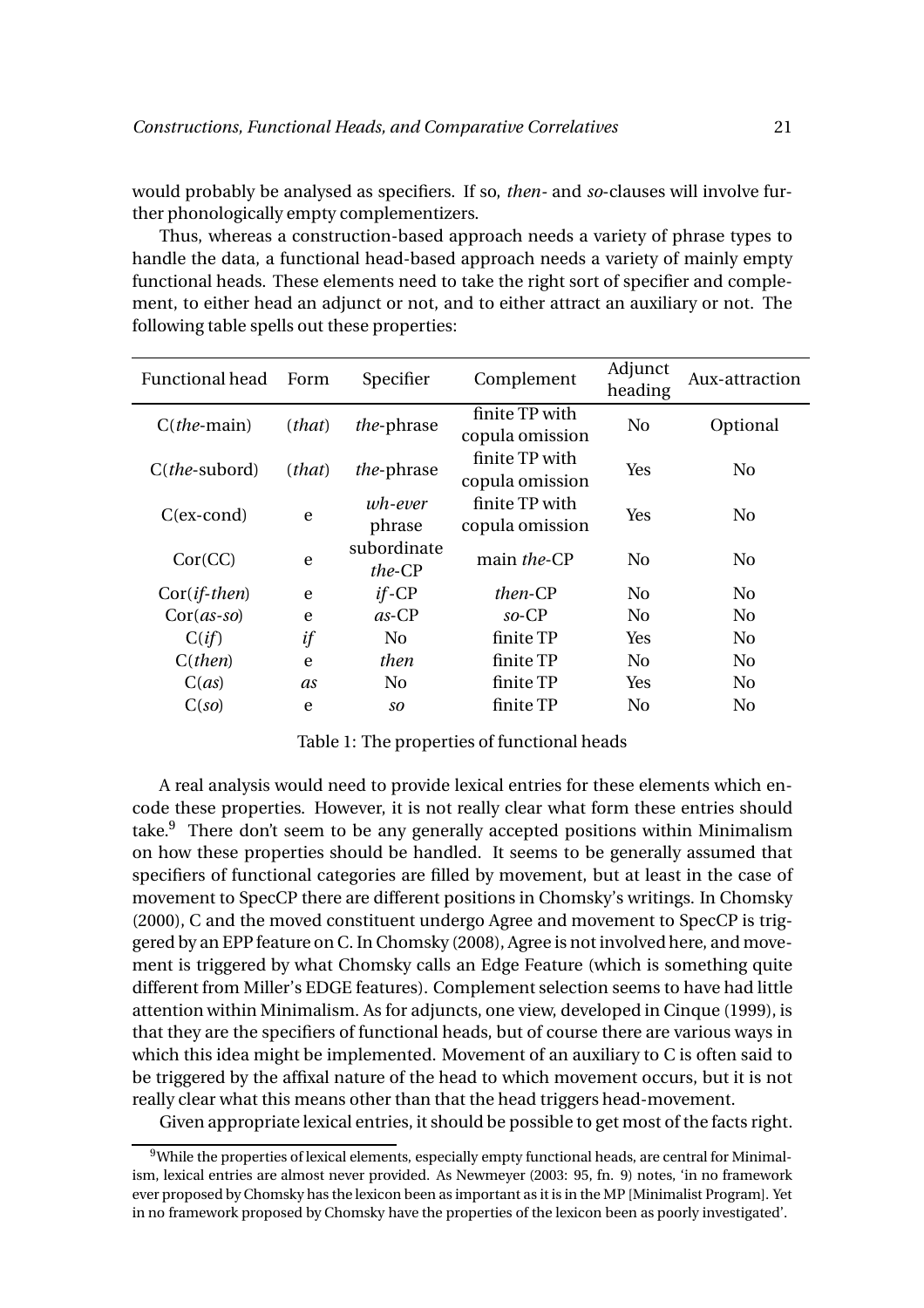However, there is a rather obvious problem. An unstructured set of functional heads makes no distinction between properties shared by some or all elements and properties restricted to a single element, and thus misses generalizations. Here are the main similarities:

- (52) a. C(*the*-main), C(*the*-subord), and C(ex-cond) have the same complement.
	- b. C(*the*-main) and C(*the*-subord) have the same specifier.
	- c. F(CC), F(if–then), and F(as–so) are similar in taking CP as specifier and complement.
	- d. C(*the*-subord), C(if), and C(as) are similar in modifying a clause.

Thus, an unstructured set of functional heads has exactly the same problem as an unstructured set of constructions. It is somewhat surprising that this point has been missed by advocates of functional head-based approaches. This is probably a reflection of the fact that they do not develop detailed analyses.

The obvious response to this problem is to introduce some structure, more precisely to introduce a hierarchical classification of functional heads. Such a classification has been assumed in HPSG since Pollard and Sag (1987) to allow properties that are shared between different words to be spelled out just once. I will not try to work out a complete classification, but I will sketch a partial classification. In (53), I classify six of the functional heads postulated above on the basis of their specifier and complement selection properties. These are independent dimensions of classification identified by upper-case letters, as is standard in HPSG. It may well be that other dimensions would be appropriate for adjunct-heading and auxiliary-attracting properties.

(53)



Cor(CC) Cor(*if-then*)Cor(*as-so*)C(*the* subord)C(*the-main*)C(ex-cond)

These types will be associated with features as follows:

| <b>Type</b>                           | Features                                                              |
|---------------------------------------|-----------------------------------------------------------------------|
| $\overline{fin}$ -CP-spec             | features that ensure that a head has a finite CP as a specifier       |
| $the$ - $ph$                          | features that ensure that a head has a the-phrase as a specifier      |
| $wh\text{-}ever\text{-}ph$            | features that ensure that a head has a wh-ever-phrase as as specifier |
| $fin$ - $CP$ - $comp$                 | features that ensure that a head takes a finite CP as a complement    |
| $\mathit{fin}\text{-}\mathit{TP}$ -co | features that ensure that a head takes a finite TP allowing a copula  |
|                                       | omission as a complement                                              |

Table 2: Types and features for functional heads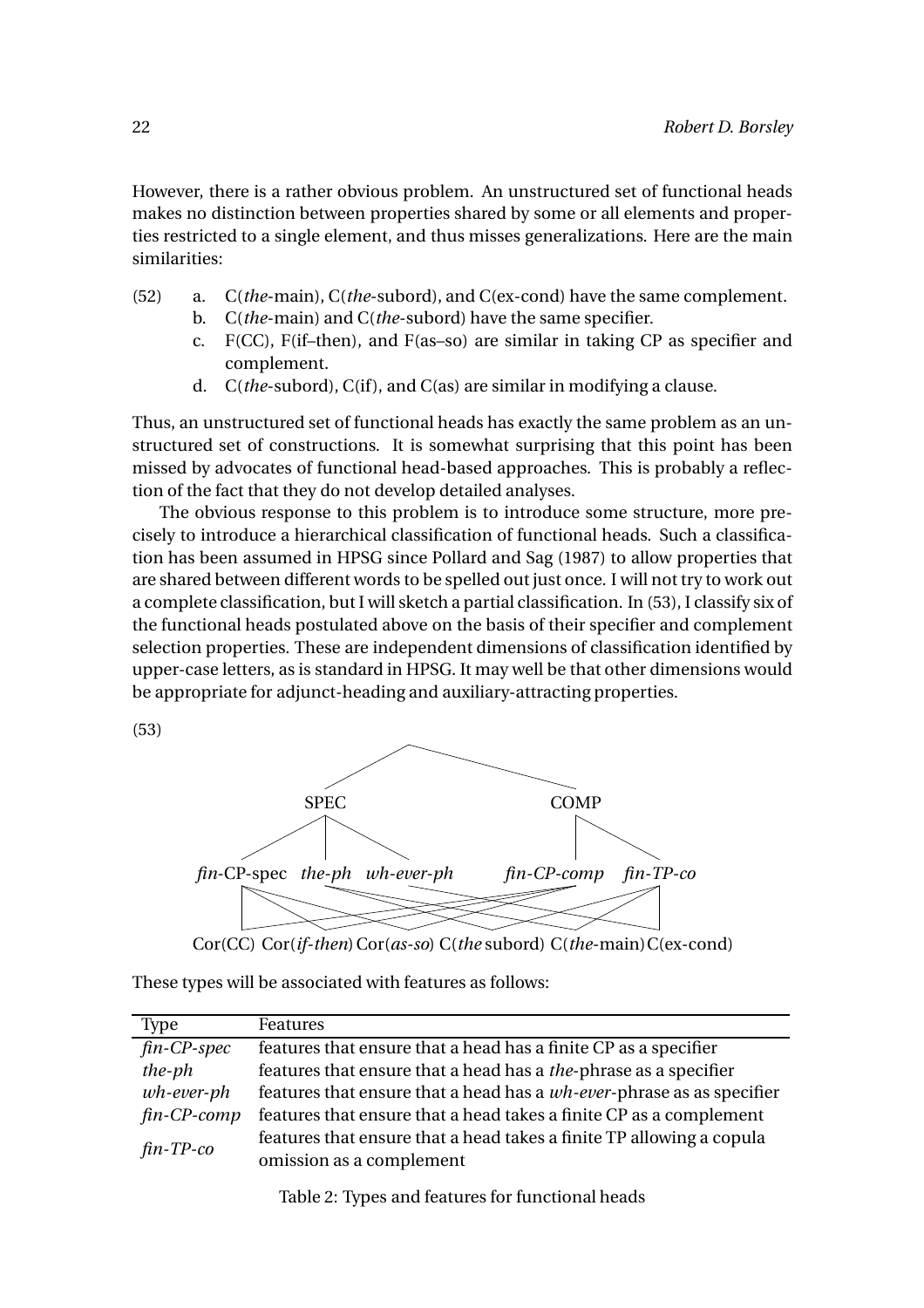If fully developed, this approach should be able to distinguish between properties shared by some or all elements and properties restricted to a single element, and thus not miss any generalizations. It looks, then, as if it may be possible to develop a functional head-based approach which both gets the facts right and does not miss any generalizations.

How does this approach compare with the construction-based approach presented in the last section? An anonymous referee suggests that the choice between the two approaches is 'mainly a matter of taste'. Using LGB as an abbreviation for *Lectures on Government and Binding* (Chomsky 1981), he/she concedes that '[t]he desire to establish sweeping principles that go well beyond specific constructions in specific languages is often so dominant in LGB/minimalist thinking that analytical details often end up being neglected' but goes on to suggest that 'the construction-based approach ... tends to get bogged down in idiosyncrasies, at the expense of trying to establish truly overarching principles of the type that LGB-style work has been relatively successful in discovering'. He/she doesn't explain in what sense construction-based work is 'bogged down in idiosyncrasies'. Is Sag (1997) bogged down in the idiosyncrasies of English relative clauses? Is Ginzburg and Sag (2000) bogged down in the idiosyncrasies of English interrogatives? Is the analysis presented in section 4 bogged down in the idiosyncrasies of the CC construction? Such charges would only be justified if the attention to idiosyncrasies that is a feature of these analyses led them to miss important generalizations. I don't see any reason to think that this is the case. Moreover, it is not clear to me that there are any 'truly overarching principles' that have been missed in construction-based work. Hence, I don't think the choice between the two approaches is just a matter of taste with one preferable if one is interested in general principles and the other preferable if one is interested in idiosyncrasies.

One point to emphasize about the two approaches is that we are not in a position to make a real comparison. We have a fairly detailed construction-based analysis but just a sketch of a functional head-based analysis (though a rather more detailed sketch than den Dikken 2005 provides). The latter needs to be developed more fully. I leave this task to those who favour such an approach.

Although it is not easy to compare the two approaches, we can say certain things about the relation between them. One point we can make is that there are important similarities. One might say that the functional head-based approach mimics the construction-based approach. Another point we can make is that there is no reason to think that the functional head-based approach is any less stipulative than the construction-based approach. It involves different sorts of stipulation, but there is no reason to think that it requires any fewer stipulations. There is also no reason to think that the functional head-based approach is more explanatory than the constructionbased approach, as is suggested by Chomsky's remark that Minimalism 'encourages us to distinguish genuine explanations from "engineering solutions"' (Chomsky 2000: 93).

The similarities between the two approaches might lead someone to suggest that they are notational variants. I think this would be wrong. One approach involves a classification of phrases, while the other involves a classification of mainly phonologically empty lexical elements. The former unquestionably exist, but there is room for debate about the existence of the latter where they are phonologically empty. Arguably an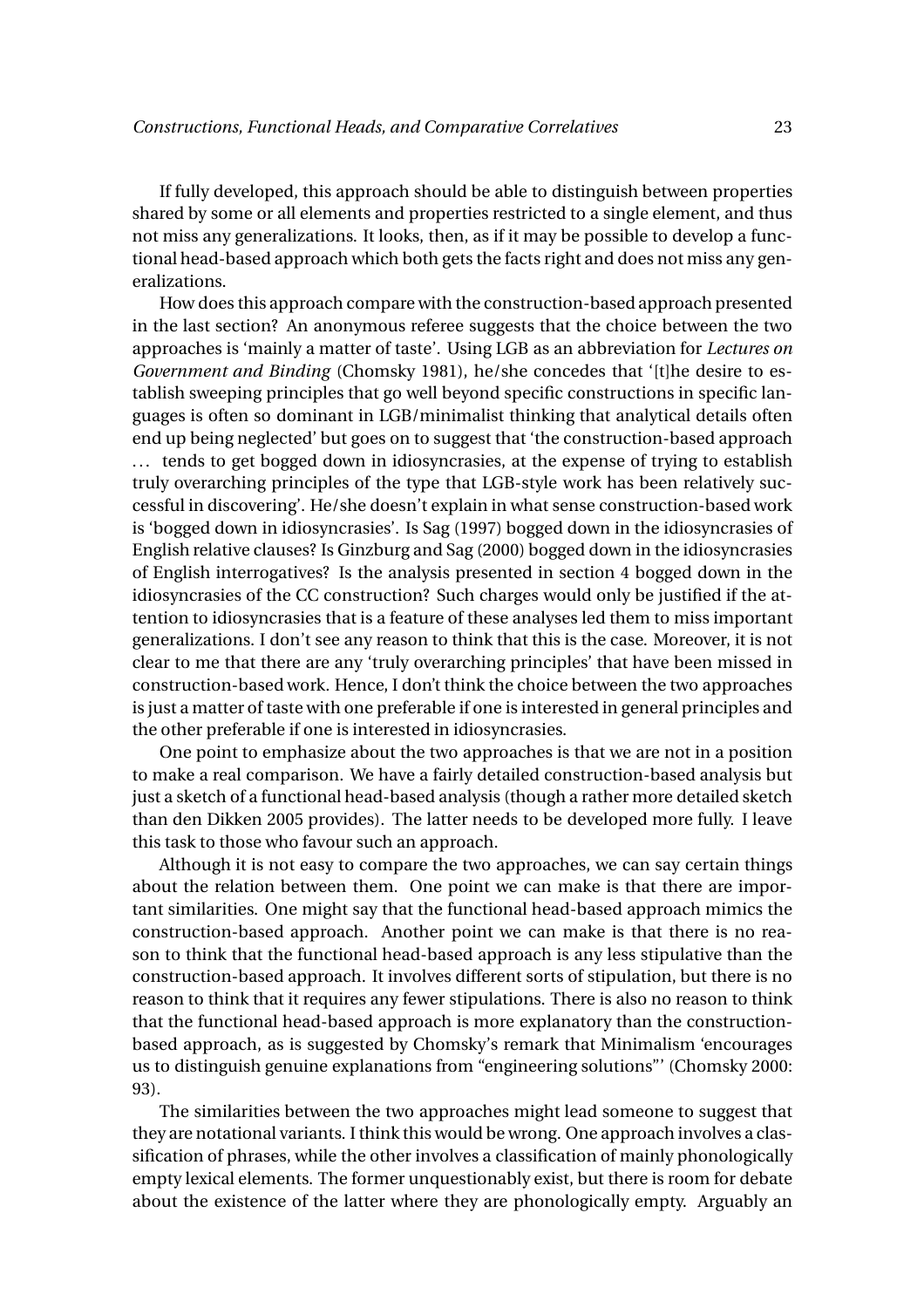approach involving a classification of elements which undoubtedly exist is preferable other things being equal to one involving a classification of elements whose existence is debatable.

There is a rather different argument which suggests that a construction-based approach is preferable. As Culicover and Jackendoff (2005: chapter 1) point out, canonical idioms such as (54) and constructional idioms such as (55) suggest that linguistic knowledge includes phrases with full and partial lexical content.

- (54) Kim kick the bucket.
- (55) Elmer hobbled/laughed/joked his way to the bank.

This makes it hard to see what objection there could be to allowing phrases with no specific lexical content as a further component of linguistic knowledge. But this is what canonical constructions are.

Thus, while a real comparison between a construction-based approach to CCs and a functional head-approach requires the fuller development of the latter, there are certain things that we can say about the relation between the two approaches and one is that there seem to be reasons for favouring the former.

#### **6 Concluding remarks**

In this paper, I have investigated the relation between two rather different approaches to syntax: the construction-based approach developed especially within HPSG and the functional head-based approach assumed within Principles and Parameters Theory and Minimalism. I have looked in particular how the two approaches might handle the CC construction. I have come to a number of conclusions. In particular I have suggested that there are reasons for preferring a construction-based approach.

As emphasized in the previous section a comparison of the two approaches is hampered by the fact that there are no detailed functional head-based analyses of the CC construction and it is only possible to spell out in fairly general terms what form such an analysis should take. This is not an isolated situation. Consider, for example, English relative clauses, where a detailed construction-based analysis is available in Sag (1997) but where there is no comparable functional head-based analysis, or consider English *wh*-interrogatives, analysed in terms of constructions in Ginzburg and Sag (2000) but never analysed in the same sort of detail in terms of functional heads. Ginzburg and Sag (2000: 1) remark that '[o]nly when comprehensive grammar fragments are commonplace will it become possible to meaningfully compare available frameworks for grammatical description'. It is hard to see how anyone could disagree with this. However, at present there seem to be no real functional head-based grammar fragments. If none are forthcoming, some may draw some negative conclusions about functional head-based approaches.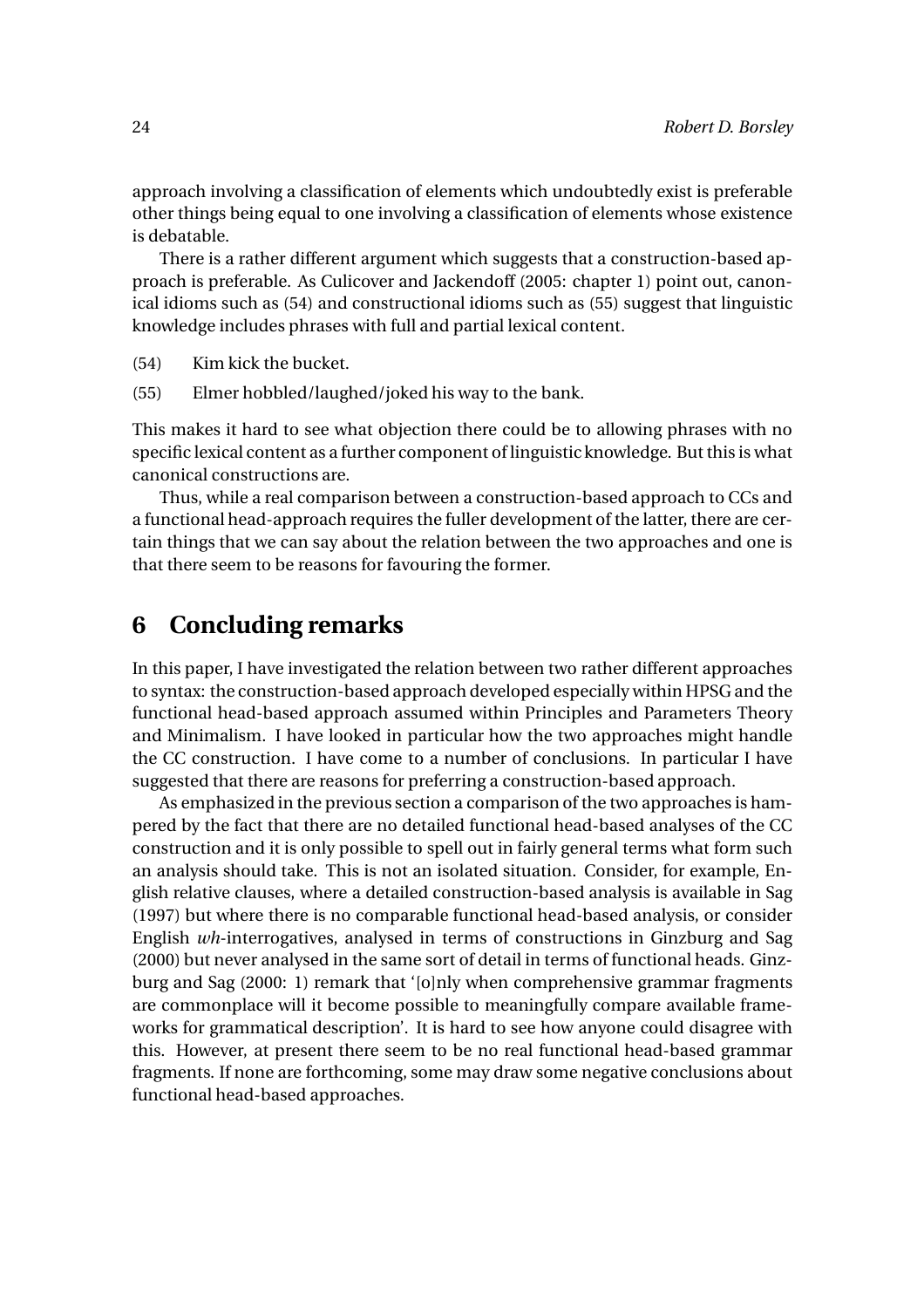#### **References**

- Abeillé, A. & R. D. Borsley. 2008. Comparative correlatives and parameters. *Lingua* 118, 1139–1157.
- Borsley, R. D. 2004. An approach to English comparative correlatives. In S. MÃijller (ed.), *Proceedings of the 11th International Conference on Head-driven Phrase Structure Grammar*, 70–92. Stanford: CSLI Publications.
- Chomsky, N. 1977. On *wh*-movement. In P. W. Culicover, T. Wasow & A. Akmajian (eds.), *Formal Syntax*, 71–132. New York: Academic Press.
- Chomsky, N. 1981. *Lectures on Government and Binding: The Pisa Lectures*. Dordrecht: Foris.
- Chomsky, N. 1995. *The Minimalist Program*. Cambridge, MA: MIT Press.
- Chomsky, N. 2000. Minimalist inquiries: The framework. In R. Martin, D. Michaels & J. Uriagereka (eds.), *Step by Step: Essays on Minimalist Syntax in Honor of Howard Lasnik*, 89–155. Cambridge, MA: MIT Press.
- Chomsky, N. 2008. On phases. In R. Freidin, C. P. Otero & M.-L. Zubizaretta (eds), *Foundational Issues in Linguistic Theory*, 133–166. Cambridge, MA: MIT Press.
- Cinque, G. 1999. *Adverbs and Functional Heads: A Cross-Linguistic Perspective*. Oxford: Oxford University Press.
- Culicover, P. W. & R. Jackendoff. 1999. The view from the periphery: The English comparative correlative. *Linguistic Inquiry* 30, 543–571.
- Culicover, P. W. & R. Jackendoff. 2005. *Simpler Syntax*. Oxford: Oxford University Press.
- den Dikken, M. 2003. *Comparative correlatives and verb second*. Ms., The Graduate Centre of the City University of New York.
- den Dikken, M. 2005. Comparative correlatives comparatively. Linguistic Inquiry 36, 497–532.
- Fillmore, C., P. Kay & M. C. O'Connor. 1988. Regularity and idiomaticity in grammatical constructions: The case of let alone. *Language* 64, 501-538.
- Ginzburg, J. & I. A. Sag. 2000. *Interrogative Investigations: The Form, Meaning and Use of English Interrogatives*. Stanford: CSLI Publications.
- Huddleston, R. & G. K. Pullum. 2002. *The Cambridge Grammar of the English Language*. Cambridge: Cambridge University Press.
- McCawley, J. D. 1988. The comparative conditional construction in English, German and Chinese. *Proceedings of the Fourteenth Annual Meeting of the Berkeley Linguistics Society*, 176–187.